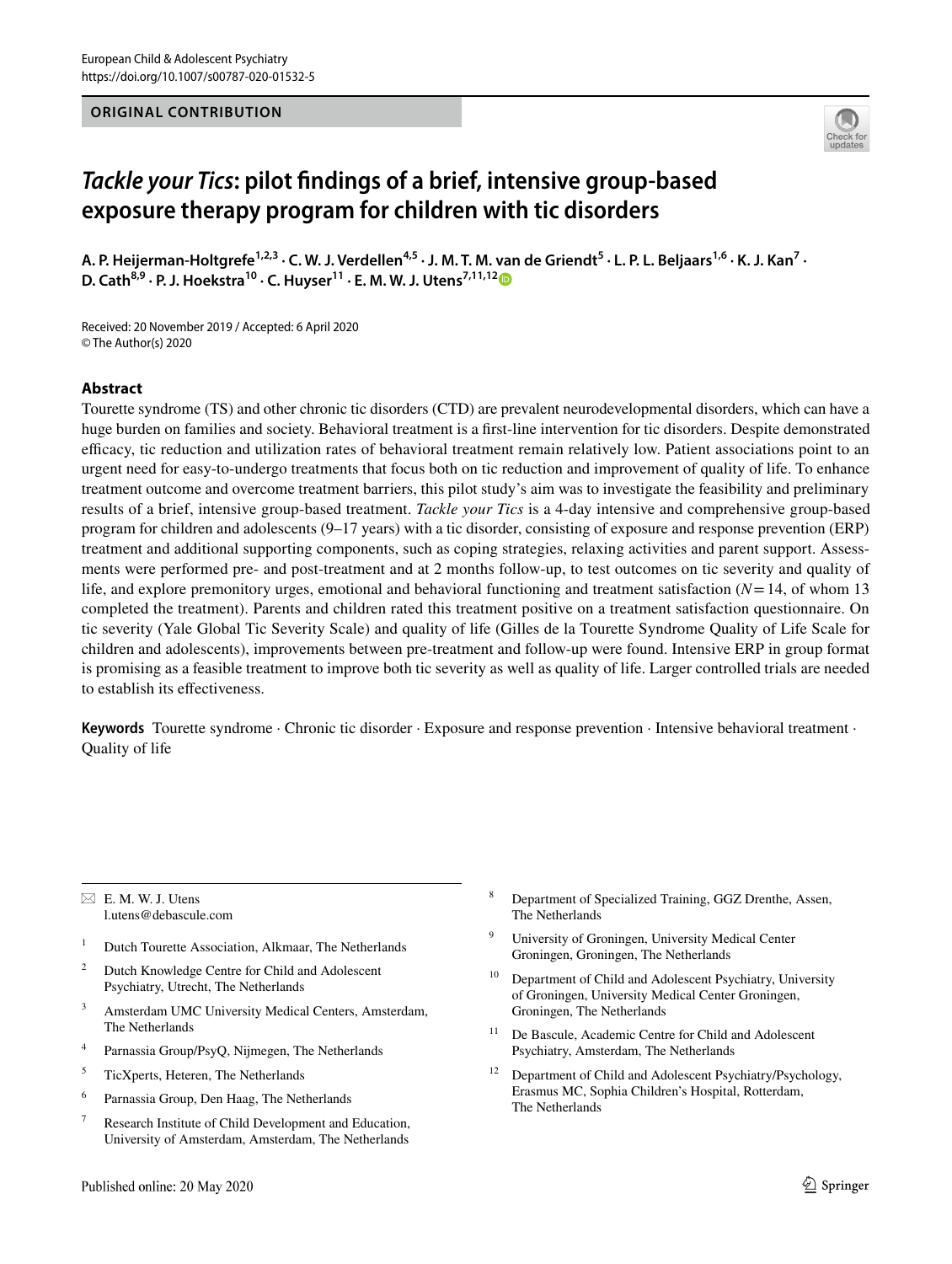### **Introduction**

Tourette syndrome (TS) and other Chronic tic disorders (CTD) are characterized by the presence of sudden motor movements and/or vocalizations that persist for more than a year, frequently associated with comorbid problems (e.g., hyperactivity, compulsions) [[1\]](#page-11-0). Tic disorders are prevalent disorders  $(0.77-1\%$  for TS  $[2, 3]$  $[2, 3]$  $[2, 3]$  and can have a serious, long-lasting impact on quality of life  $[4-7]$  $[4-7]$ , daily functioning [[5](#page-11-5)], emotional/behavioral problems [[8,](#page-11-6) [9\]](#page-11-7) and school results [[10](#page-11-8)]. Moreover, tic disorders can lead to stress of children and families, stigmatization [\[11\]](#page-11-9), an elevated risk for suicide [[12\]](#page-11-10) and costs for society [[4\]](#page-11-3). Tic severity alone does not defne individual impairment or quality of life [[7,](#page-11-4) [13](#page-11-11)]. Patient organizations emphasize the need for efective and available treatments, that not only focus on tic reduction but also on enhancing quality of life [[14](#page-11-12)].

Behavioral treatment for tics is recommended as frst-line intervention according to European clinical guidelines [\[15](#page-11-13)]. Several behavioral treatments for tics have been developed, specifcally habit reversal (HR), Comprehensive Behavioral Intervention for Tics (CBIT) and exposure and response prevention (ERP). Research into behavioral treatment for tics report moderate-to-high effect sizes  $(0.57-1.5)$ , but tic reductions remain relatively low (on average 30% on the Yale Global Tic Severity Scale, YGTSS) [\[16\]](#page-11-14). Research on ERP, however, is promising but limited. A comparative study of ERP versus HR showed that both treatments resulted in significant tic reduction with no difference between the two treatment conditions [\[17](#page-11-15)].

In addition, utilization rates for evidence-based behavioral therapies remain low [[18,](#page-11-16) [19](#page-12-0)]. The lack of locally available trained therapists is a common treatment barrier. Families often have to travel far and as a consequence of low access, many children receive pharmacological treatment, despite a preference for behavioral treatments (C. Verdellen, J. Van de Griendt, N. Van de Berg, and S. Van Vugt; Dutch Tourette patients do not receive the treatment they prefer: data presented at the Tourettes association annual patients day 2014). Online behavioral treatment is increasingly being ofered and investigated to solve the lack of specialized therapists, but offers few opportunities for peer and parent support and meetings.

Recently, two case studies in the USA and UK have suggested that brief, intensive forms of behavioral therapy for TS (which provided techniques as CBIT [[20](#page-12-1)], ERP [[21](#page-12-2)]) are as effective as weekly therapy sessions over a longer time frame. That is, in a clinical replication series of intensive CBIT  $(N=5; [20])$  $(N=5; [20])$  $(N=5; [20])$ , an average decrease on the YGTSS total tic score of 28% was found in responders. Signifcant reductions of tic severity and improvements on daily functioning, quality of life, and emotional and behavioral difficulties were found after intensive ERP for children (provided in 2 consecutive days followed by weekly remote delivery by telemedicine) [[21](#page-12-2)]. Besides, promising treatment outcomes have been found for an intensive ERP-based therapy for children with obsessive–compulsive disorder (OCD) [\[22–](#page-12-3)[24](#page-12-4)]. Also, in other patient populations (e.g., adolescents with post-traumatic stress disorder, PTSD, receiving intensive ERP [[25](#page-12-5)]), intensive forms of behavioral treatment have been successful. Moreover, research in anxiety disorders showed that treatment success may even be larger using intensive brief treatments compared to traditional approaches [\[26\]](#page-12-6).

In addition, promising treatment outcomes have been found for an intensive outpatient group therapy (HRT) [[27,](#page-12-7) [28](#page-12-8)] and in comprehensive CBIT-therapy that also focusses on secondary outcomes [[7\]](#page-11-4) in children with tic disorders. Benefts of group-based treatments may be peer support, reduced waiting lists, and increased cost-efectiveness. Nissen et al. compared combined HRT and ERP in a group setting versus in an individual setting and found no signifcant diference in total tic scores [[40\]](#page-12-9). Himle examined group CBT for tic-related and non-tic-related OCD, showing that the treatment reduced OCD symptoms in both groups [\[29](#page-12-10)]. This indicates a possible improvement of comorbid symptoms in group therapy.

At present, there is a lack knowledge on the feasibility of an intensive form of behavioral treatment for tic disorders. Therefore, we developed a brief, intensive and comprehensive group-based ERP treatment program for children with tic disorders, *Tackle your Tics*. The aims of this pilot study were (1) to study the feasibility of *Tackle your Tics* and (2) to study treatment outcomes regarding tic severity (primary outcome), quality of life, premonitory urges and emotional/ behavioral problems. We hypothesized that *Tackle your Tics* is a feasible treatment program for youths with TD. Furthermore, we expected to fnd indications of improvements in treatment outcomes. Importantly, we expect that *Tackle your Tics has* an additional surplus value in creating opportunities to train more behavioral therapists, in the specifc tic-ERP techniques by experts in this feld, since they can be co-therapists during this treatment. Increasing the number of trained therapists will lead to reduced treatment barriers.

### **Methods**

### **Design**

The present study is a pilot study, based on a small patient sample (*N*=14) of children aged 9–14 years of age. Representatives of the Dutch national patient organization (among which author LPLB) were actively involved in this project, from start to fnish, including developing the design of the study. This included continuous reviewing of the research process and the content of the project from the patients'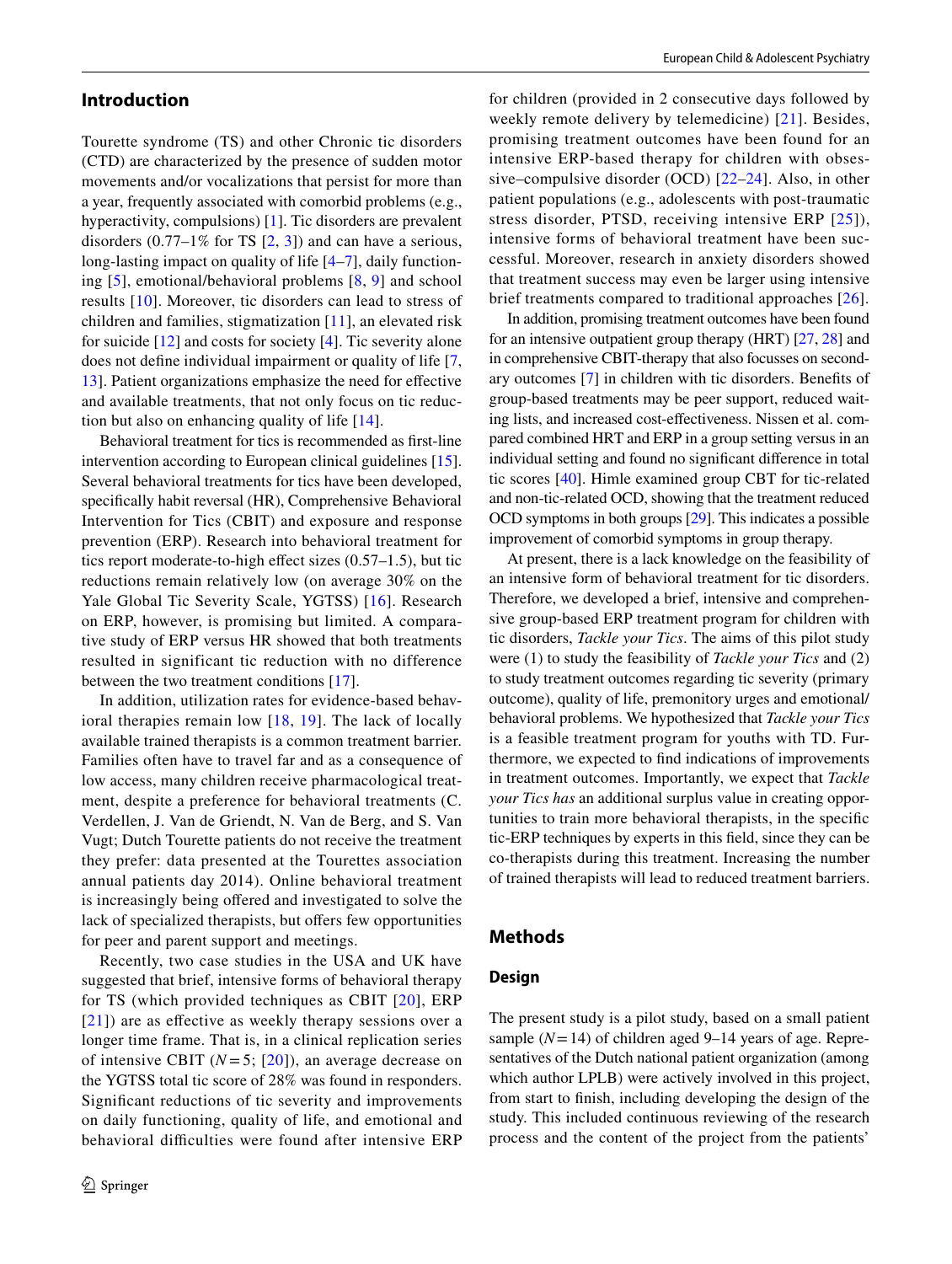perspective by 'experts by experience', developing and performing workshops on coping strategies and parent support meetings during the treatment. Patients and their parents were recruited between June 2018 and December 2018 by the Dutch Tourette Association and the outpatient clinic De Bascule in Amsterdam. Tic severity and other inclusion and exclusion criteria were determined by an experienced child psychiatrist.

Inclusion criteria were: (a) youths aged 9–17 years, (b) diagnosed with TS or CTD, using diagnostic criteria of the Diagnostic and Statistical Manual of Mental Disorders, 5th edition [\[30](#page-12-11)], (c) with at least moderate tic severity as indicated by a YGTSS total score  $> 13$  (or  $> 9$  for children with motor or vocal tics only).

Exclusion criteria were: (a) behavioral treatment for tics in the past 12 months, (b) pharmacological treatment for tics that has not been stable the for the past 6 weeks or with planned changes during study participation, (c) poor mastery of the Dutch language, (d)  $IQ < 75$ , (e) serious physical disease, (f) substance abuse, (g) suicidality, (h) psychotic disorders, (i) severe autism spectrum disorders (ASD) or attention deficit hyperactivity disorder (ADHD) problems, which would hamper group functioning, (j) poor group functioning, as reported by child and/or parents during intake. Since TS is seldom seen without comorbidities [[1](#page-11-0)], cooccurring ADHD, OCD, other anxiety disorders or mood disorders were included, unless the disorder required immediate treatment or change in current treatment.

Before the start of the therapy weeks, four co-therapists (psychologists with 2.5–5 years of experience) were trained by experts in behavioral therapy (ERP) for tic disorders. A patient advisory board, with parents and young adult patients, that gave feedback on the project, was installed during the study preparation phase and before treatment. Based on this feedback, some adaptations were applied to the program and data gathering. That is, we took into account their advice to guard against possible unrealistic expectations of the treatment outcomes (such as a complete disappearance of the tics) and possible misunderstanding of psycho-education, and to check the need for more care or support after the program, and the need for more tools to exercise at home. Therefore, we clarifed the psycho-education for parents and added questions to the treatment satisfaction questionnaires. Also, the advisory board strongly recommended to build a positive and safe group atmosphere from the start, without children having to answer difficult questions about their problems. Therefore, we decided to collect the outcome measures at home, instead of during the treatment program at the outpatient clinic.

The children participated in one of two outpatient groups at De Bascule, Academic Centre for Child and Adolescent Psychiatry in Amsterdam, in September 2018 and February 2019, including, respectively, 6 and 8 children per group. Therapy sessions and psycho-education group meetings were performed by three highly experienced behavioral therapists, who are experts on tic disorders and ERP, assisted by three cotherapists, for training purposes. Coping workshops and parent meetings were developed and performed by experienced patient representatives of the Dutch Tourette Association.

#### **Intervention**

*Tackle your Tics* is a group therapy program based on evidence-based ERP [[31\]](#page-12-12). ERP aims to interrupt a postulated cycle of negative reinforcement between a premonitory urge and a subsequent tic by learning patients to tolerate premonitory urges while suppressing tics for prolonged time periods [\[17](#page-11-15), [32](#page-12-13)]. To optimize exposure, urges are provoked, for instance by asking the patient to imagine situations with many tics, talking about tics and introducing urge-eliciting objects (e.g., exciting games). The therapist functions as a coach, encouraging the patient to improve his/her achievements. ERP usually consists of 12 weekly individual sessions (12×45 ERP-minutes=540 min). In the *Tackle your Tics* program, ERP is provided in a brief, intensive format of 4 days: 3 consecutive days and 1 booster day after a week  $(4 \times 135 \text{ ERP})$ minutes  $=$  540 min, see Table [1](#page-3-0)). The program was offered in groups of 6–8 children, to facilitate motivation and peer support. Apart from the overall group format, during *Tackle your Tics*, ERP exercises were trained in smaller subgroups of 2–3 children, in which children assisted each other (by timing, registering tics and encouraging). When needed, a child could train a specifc exercise for a while individually with a therapist. On day 3, children went outside of the treatment center (e.g., riding a bike, being among other people, playing games) with the therapists to learn to generalize their newly learned skills. Also*,* several supporting and motivating activities were added to enhance motivation and fun, and reduce drop out.

#### **Coping strategy workshops**

Daily coping strategy workshops were given by trained young adult patients (experts-by-experience who are also educational professionals) from the national patient association. They taught the children how to cope with their symptoms in a positive 'mind-set'. In accordance with a large European patient survey [\[14](#page-11-12)], this support did not focus on tics only but also on other symptoms, comorbidities and positive characteristics and strengths.

### **BT‑Coach**

*BT-Coach* is a mobile application that helps children to practice the ERP exercises, learned in the therapy sessions, in the absence of a therapist [\[33\]](#page-12-14). Through audio feedback, the app takes over the coaching role of the therapist during homework exercises. When a tic is expressed, the child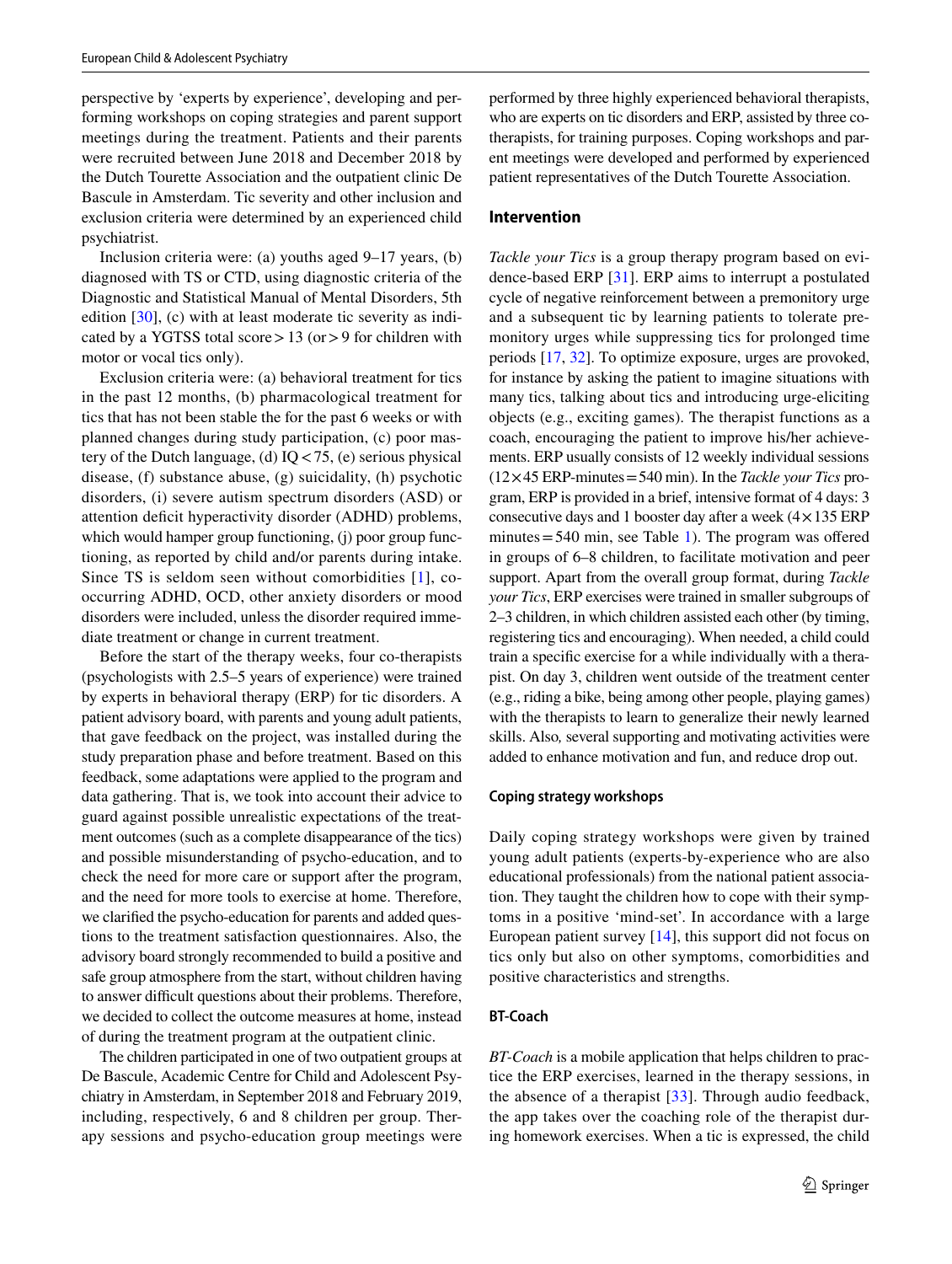<span id="page-3-0"></span>

|                      | Table 1 Tackle your Tics content                                                                                |                                      |                                                                                               |                                                                                                                                         |                                                                                             |                                                       |
|----------------------|-----------------------------------------------------------------------------------------------------------------|--------------------------------------|-----------------------------------------------------------------------------------------------|-----------------------------------------------------------------------------------------------------------------------------------------|---------------------------------------------------------------------------------------------|-------------------------------------------------------|
|                      | Wednesday                                                                                                       |                                      | Thursday                                                                                      | Friday                                                                                                                                  | Follow-up day (after 1 week)                                                                |                                                       |
|                      | 09:30-10:00 Welcome and acquaintance game<br>10:00-10:50 Psycho-education: drawing<br>your tics and premonitory | Parent meeting 1:<br>$10:00 - 12:00$ | Group conversation: how<br>did it go at home?                                                 | Group conversation: how<br>did it go at home?                                                                                           | Group conversation: how<br>did it go at home?                                               | 10:00-12:00 Parent meeting<br>2: psycho-education and |
|                      | urges                                                                                                           | psycho-education and<br>support      | Psycho-education: tic catch-<br>ing game (two children);<br>education about tic trig-<br>gers | children); education about<br>viewing each other about<br>how to practice at home<br>Psycho-education: Inter-<br>tics and sensations (2 | Psycho-education: education<br>moments, relapse preven-<br>about easy and difficult<br>tion | support                                               |
|                      | 10:50-11:00 Short break                                                                                         |                                      | Short break                                                                                   | Short break                                                                                                                             | Short break                                                                                 |                                                       |
| 11:00-12:15          | Therapy session: individual<br>training or 2/3 children<br>assisting each other                                 |                                      | Therapy session: individual<br>training or 2/3 children<br>assisting each other               | Therapy session: individual<br>training or 2/3 children<br>assisting each other                                                         | Therapy session: individual<br>training or 2/3 children<br>assisting each other             |                                                       |
|                      | 12:15-12:30 Relaxation exercises                                                                                |                                      | Relaxation exercises                                                                          | Relaxation exercises                                                                                                                    | Relaxation exercises                                                                        |                                                       |
|                      | 12:30-13:00 Lunch break                                                                                         |                                      | Lunch break                                                                                   | Lunch break                                                                                                                             | Lunch break                                                                                 |                                                       |
| $13:00 - 14:00$      | Workshop: learn to cope with tics and other symptoms<br>in a positive way                                       |                                      | with tics and other symp-<br>Workshop: learn to cope<br>toms in a positive way                | with tics and other symp-<br>Workshop: learn to cope<br>toms in a positive way                                                          | Workshop: learn to cope with tics and other symptoms in<br>a positive way                   |                                                       |
| 14:00-14:30 Playtime |                                                                                                                 |                                      | Playtime                                                                                      | Playtime                                                                                                                                | Playtime                                                                                    |                                                       |
|                      | 14:30-15:30 Therapy session                                                                                     |                                      | Therapy session                                                                               | Therapy session                                                                                                                         | Therapy session                                                                             |                                                       |
| $15:30 - 15:45$      | Short evaluation: what went well, what are your<br>for tomorrow?                                                | plans                                | Short evaluation: what went<br>well, what are your plans<br>for tomorrow?                     | Short evaluation: what went<br>well, what are you going<br>to practice at home?                                                         | Short evaluation: what went well, what are your plans for<br>the future?                    |                                                       |
|                      | 15:45-16:30 Feedback: therapist with (parents) and child                                                        |                                      | Feedback: therapist with<br>(parents) and child                                               | Feedback: therapist with<br>(parents) and child                                                                                         | Feedback: therapist with (parents) and child                                                |                                                       |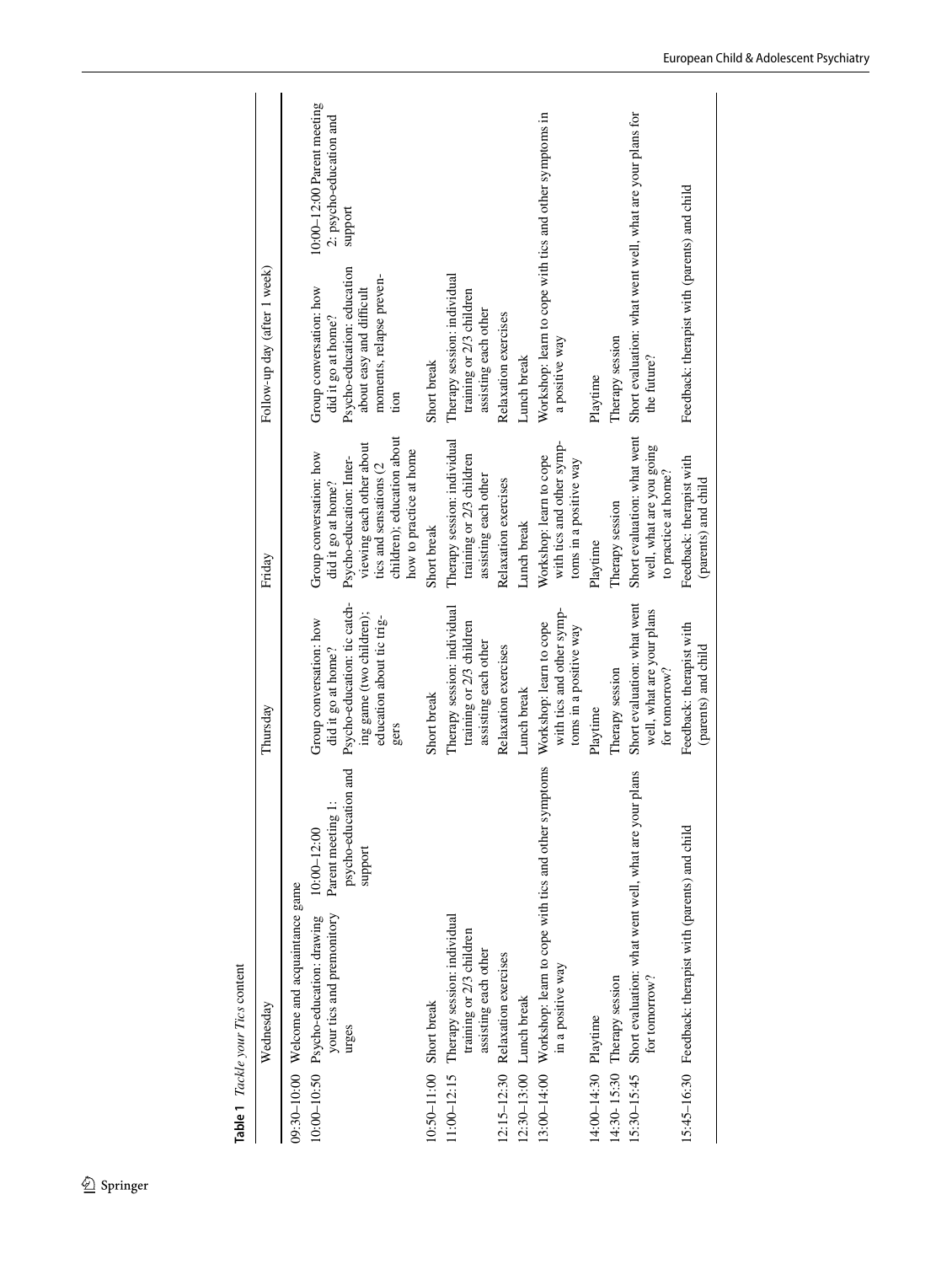registers this by pressing 'Tap for a Tic'. BT-Coach stimulates the child to stop the next tic and work on new records. An improved version is currently being developed, in which data collection is optimized and calculations are possible. In this study, the BT-Coach was introduced during the frst training days and sometimes used in the therapy sessions when children liked this. The app was used to motivate the children to continue with the exercises at home. On the third and fourth training day, the app was used as part of a relapse prevention plan ('keep the tics away plan'). No data were collected for this study or in medical fles.

#### **Parent meetings**

Parent meetings were in part attended by a therapist who explained the ERP treatment, discussed expectations and how parents could help their child gaining control over the tics during and after treatment. In addition, an experienced parent counsellor of the patient association ofered parents the opportunity to exchange experiences in the parent group and fnd emotional support. At the end of each day, therapists had short individual meetings with the child and its parents to evaluate the day and ERP exercises, give advices on how to handle tics at home and answer possible questions.

#### **Psycho‑education**

Children as well as their parents learned about premonitory sensations ('tic alarms'), tic triggers, difficult moments and practicing at home.

### **Relaxation**

The *Tackle your Tics* program contained several short relaxation trainings, focusing on breathing techniques, as well as playtime and fun activities.

### **Measurements**

Assessments were performed pre-treatment (T0, 1 week before treatment) and post-treatment (T1, 1 week after treatment: (that is: a week after the 'booster' day, to be able to measure the preceding week's tic severity, after the booster session, by the YGTSS) and at the follow-up assessment (T2, 2 months after treatment).

Demographic variables/patient characteristics (gender, age, cultural background, parents' educational level, comorbidities) were derived from medical fles and a semistructured interview (Anxiety Disorder Interview Schedule; ADIS, parent version) [[34\]](#page-12-15).

Feasibility was assessed by: (1) attendance/drop-out rates, (2) standardized treatment satisfaction forms (parent and child version, with a rating on fve-point Likert scale,

ranging from  $1 = \text{very negative/not helpful at all to } 5 = \text{very}$ positive/helpful and also by questions in open format), specifcally designed for this study, to measure satisfaction about the treatment program as a whole, the program components and individual experiences or recommendations, (3) interviews/evaluations with the patient advisory board and caregivers, to understand the needs and concerns of participating parents and children.

Tic severity (key outcome) was assessed by the semistructured interview Yale Global Tic Severity Scale; YGTSS [[35](#page-12-16)]. The global score (response range  $0-100$ ) is composed of an impairment score (0–50) and a total tic score (0–50). The total tic score, used as our primary outcome, adds the total motor tic score  $(0-25)$  to the total vocal tic score (0–25). We defned a 25% tic reduction as a positive response [\[36](#page-12-17)].

Quality of life was measured by the Gilles de la Tourette Syndrome Quality of Life Scale for children and adolescents; C&A-GTS-QOL [\[37](#page-12-18)], which is a 27-item disorder-specifc patient-reported scale for the measurement of health-related quality of life in patients with TS (range 27–135).

Premonitory urges were assessed by the Premonitory Urges for Tics Scale; PUTS [[38](#page-12-19)]. This is a nine-item selfreport questionnaire which assesses tic-related feelings and sensations (premonitory urges) (range 9–36).

Emotional/behavioral functioning was measured by the Child Behavior Checklist; CBCL [\[39,](#page-12-20) [40](#page-12-9)]. This 113-item parent-report questionnaire assesses emotional and behavioral problems, covering 8 dimensions (raw scores were analyzed).

### **Statistical analyses**

To avoid chance fndings, only the key outcome (tic severity) and our main secondary outcome (quality of life) were statistically tested. Other measurement outcomes were reported descriptively. To test whether there were changes in the main outcomes scores, from pre- to post-assessment to follow-up, repeated-measures ANOVAs were performed on the key outcome (tic severity) and our main secondary outcome (quality of life). The efect sizes were calculated in SPSS as Partial Eta Squared. A nonparametric test (related-samples Friedman's two-way analyses of variance by ranks) was used as an extra control. If the parametric test and the nonparametric test lead to the same conclusion, any violations of assumptions apparently have little infuence or are absent.

For each variable, complete case analysis was performed, to avoid imputation of missing data. A  $p$  value of  $< 0.05$ was considered signifcant. To test for multiple comparisons, we did a Bonferroni correction (*p* < 0.025). SPSS Version 25 was used for the analyses (IBM SPSS Statistics for Windows, Version 25.0. Armonk, NY: IBM Corp). As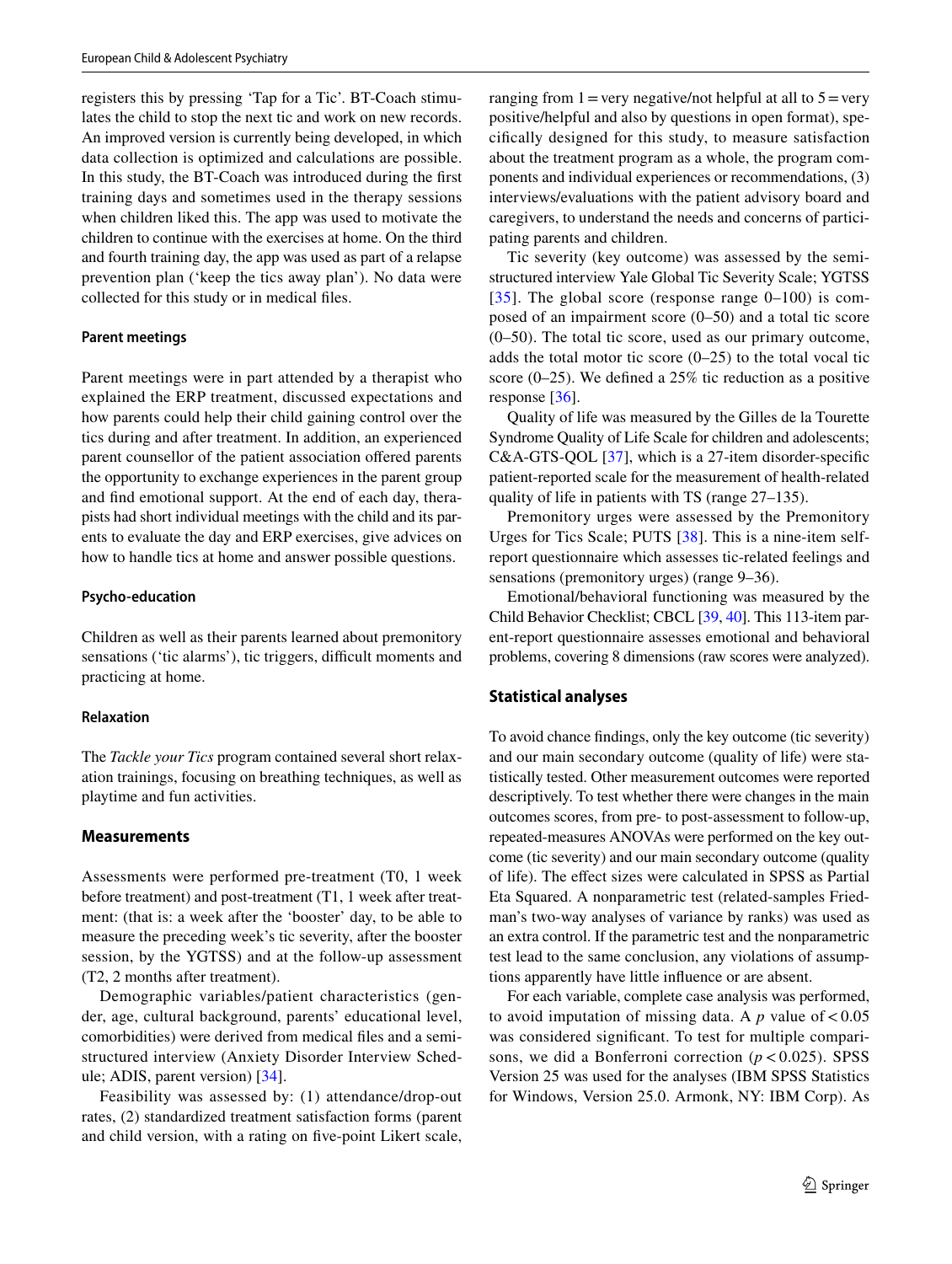a sensitivity analysis, we reanalyzed our data with including the patient who was excluded because of poor group functioning.

### **Results**

### **Patient characteristics**

A total of 27 families were interested in participating, of which 14 children were included. The 13 excluded children did not meet the criteria concerning age  $(4; 2<9)$  years,  $2 > 17$  years), tic severity (1; very mild tics), had received behavioral therapy for tics in the previous 12 months (2) or lacked motivation (2). Other reasons were: no availability left in the last group (2) and living abroad (1). However, from the eligible children who met the inclusion criteria, only one fnally did not participate since the timing of the groups conflicted with school activities. Therefore, 14 patients (aged 9–14 years) diagnosed with Tourette Syndrome (TS) were included. One included patient dropped out due to poor group functioning (which was not identifed during intake). A total of 13 included patients completed the full therapy program. Table [2](#page-5-0) shows the main patient characteristics. Percentages of comorbid ASD and anxiety disorders were>35%. Parents with a high level of education were overrepresented (57.9%).

### **Feasibility**

In the frst therapy group, one boy with TS and ASD dropped out at the end of day 1 because of poor group functioning and lack of cooperation. There were no drop-outs in the second group. Both (remaining) group sizes (5 and 8) were feasible according to evaluations with the team members (behavioral therapists and patient experts). Performing the program with three therapists and eight patients offers sufficient space for an alternative program layout in parallel sessions or for extra attention in response to unexpected problems. Our team of clinicians estimated that such temporary individual moments were needed for 25% of the participating children and ofered possibilities for personalizing the therapy.

Overall, parents and children reported to be satisfed about this treatment program (see appendix 1). On the treatment satisfaction questionnaires (parent and child version), the mean score was almost 4 at the fve-point scale questions (mean 3.94 for children, 3.92 for parents). Children as well as parents would recommend this treatment to other families

| Demographic characteristics          | Group 1 $(N=6)$                                     | Group 2 $(N=8)$                                  | Total                                             | %                |
|--------------------------------------|-----------------------------------------------------|--------------------------------------------------|---------------------------------------------------|------------------|
| Age (years), mean                    | $12.13$ (range<br>$9.03 - 14.81$ ,<br>$SD \pm 1.93$ | 11.36 (range)<br>$9.36 - 13.74$ ,<br>$SD + 1.55$ | 11.69 (range<br>$9.03 - 14.81$ ,<br>$SD \pm 1.70$ |                  |
| Gender                               |                                                     |                                                  |                                                   |                  |
| Male                                 | $\overline{4}$                                      | 6                                                | 10                                                | 71.4             |
| Female                               | $\overline{c}$                                      | $\overline{2}$                                   | 4                                                 | 28.6             |
| Cultural background                  |                                                     |                                                  |                                                   |                  |
| Dutch                                | 6                                                   | 8                                                | 14                                                | 100              |
| Parents education level              |                                                     |                                                  |                                                   |                  |
| Low $(0-3)$                          | 1                                                   | $\boldsymbol{0}$                                 | $\mathbf{1}$                                      | 5.3              |
| Middle $(4-7)$                       | $\overline{c}$                                      | 5                                                | 7                                                 | 36.8             |
| High $(8-9)$                         | $\overline{4}$                                      | 7                                                | 11                                                | 57.9             |
| Comorbidities                        |                                                     |                                                  |                                                   |                  |
| <b>ADHD</b>                          | 3                                                   | $\mathbf{0}$                                     | 3                                                 | 21.4             |
| <b>ASD</b>                           | 1                                                   | $\overline{4}$                                   | 5                                                 | 35.7             |
| <b>OCD</b>                           | $\mathbf{0}$                                        | $\overline{0}$                                   | $\theta$                                          | $\boldsymbol{0}$ |
| Anxiety                              | 1                                                   | $\overline{4}$                                   | 5                                                 | 35.7             |
| Medication for tics or comorbidities |                                                     |                                                  |                                                   |                  |
| Aripiprazol                          | 1                                                   | $\overline{2}$                                   | 3                                                 | 21.4             |
| Clonidine                            | $\mathbf{0}$                                        | 1                                                | 1                                                 | 7.1              |
| Risperidon                           | $\Omega$                                            | 1                                                | 1                                                 | 7.1              |
| Citalopram                           | $\Omega$                                            | 1                                                | 1                                                 | 7.1              |
| Methylphenidate                      | 1                                                   | $\theta$                                         | 1                                                 | 7.1              |
| Haloperidol                          | 1                                                   | $\mathbf{0}$                                     | 1                                                 | 7.1              |

*SD* standard deviation, *ADHD* attention defcit hyperactivity disorder, *ASD* autism spectrum disorder, *OCD* obsessive–compulsive disorder

<span id="page-5-0"></span>**Table 2** Main demographic characteristics and comorbidities, from diagnostic intake and medical fles (*N*=14)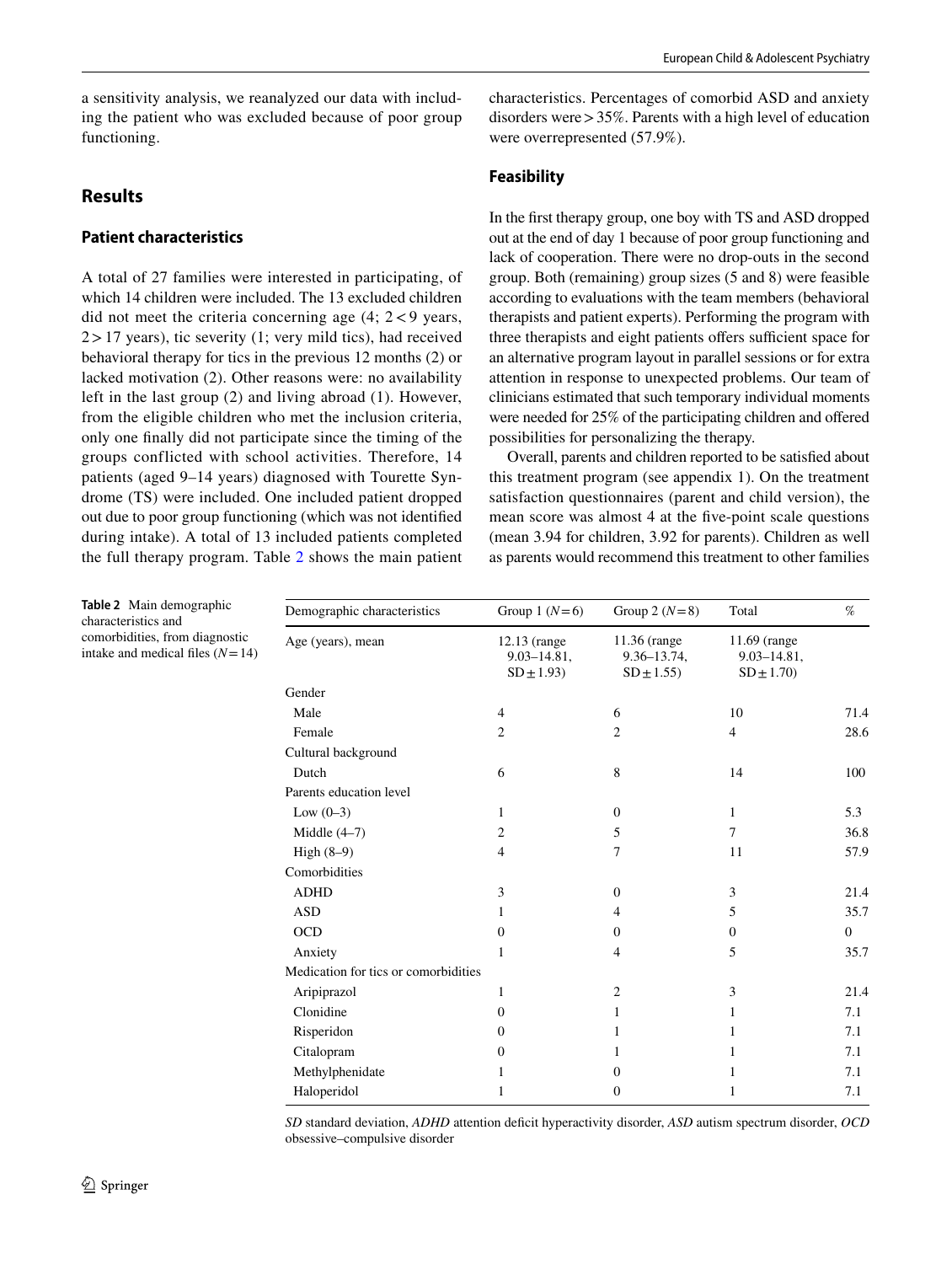(mean score 4.77 for children, 4.23 for parents). Scores for the rating of diferent program components were positive regarding the ERP-sessions, psycho-education, coping strategy workshops, the ERP training app (BT-Coach) and parent meetings, and neutral on relaxation exercises. Other (open) questions asked for explanations, suggestions and remarks. Several children and parents reported the children learned a lot, had fun and felt supported. Both children and parents mentioned the time for lunchbreaks and playtime was experienced as somewhat short. Parents also reported they experienced recognition, education and support themselves. They described in what way they thought the program was helpful for their child (e.g., having a sense of control over the tics (84.6%); contact with other children with tics (38.5%)). These fndings were used to evaluate the need for adaptations for future implementation of the *Tackle your Tics* program.

### **Tic severity**

Main treatment outcomes are shown in Table [3](#page-7-0). The primary outcome, the mean total tic score (as measured by the YGTSS) decreased from a means of 27.08 at baseline with 4.23 points (16%) to follow-up: 3.39 points from pre- to post-treatment (23.69) and another 0.84 points to follow-up (22.85). 23.1% of the participants were rated as responders from T0 (pre-treatment) to T1 (post-treatment) and 53.8% as responders from T0 (pre-treatment) to T2 (follow-up) (data not shown in the table)]. Repeated measures analysis of variance (ANOVA) showed that the decrease on the YGTSS total tic score was significant ( $p=0.013$ , effect size = 0.412). A nonparametric test (related-samples Friedman's two-way analysis of variance by ranks), executed as an extra control test, was performed and also showed a decrease of the total tic score ( $p = 0.050$ ). Figure [1](#page-8-0) shows the total tic scores of treatment completers  $(n=13)$ . As a sensitivity analysis, we reanalyzed our data with including the complete YGTSS data (T0, T1, T2) of the patient who dropped out because of poor group functioning  $(n=14)$ . This analysis also showed a significant decrease ( $p = 0.006$ , effect size = 0.454, nonparametric test  $p = 0.026$ ). Therefore, our conclusion did not depend on the inclusion of exclusion of the participant, which adds to the robustness of our inferences.

The mean score for motor tics decreased with 3.46 points (22%) from baseline to follow-up. Vocal tics decreased with 0.77 points (7%) from baseline to follow-up. Functional impairment (as measured by the YGTSS) decreased with 7.7 points (31%) from baseline to follow-up.

### **Quality of life**

Overall, the scores of this sample on a quality of life questionnaire (C&A-GTS-QOL total problem score) improved signifcantly, with 14% from pre- to post-treatment and 20% from pre-treatment to follow-up  $(p=0.002,$  using repeated measures analysis of variance, ANOVA, effect size  $= 0.584$ . A nonparametric test (related-samples Friedman's two-way analysis of variance by ranks), performed as an extra control test, also showed a signifcant decrease of the total problem score  $(p=0.002)$ . As a sensitivity analysis, we reanalyzed our data for quality of life with including the patient who dropped out because of poor group functioning (*n*=13), imputing missing data from T1 and T2 for this patient (based on the baseline measurement on T0). This analysis also showed a significant decrease  $(p=0.003,$  effect size = 0.539, nonparametric test  $p = 0.002$ ). Therefore, our conclusion did not depend on the inclusion of exclusion of the participant, which adds to the robustness of our inferences.

### **Other secondary outcomes**

Descriptively statistic showed premonitory urges scores decreased with 3%, which is in line with previous studies in which premonitory urges showed no diference from pre- to post-treatment (e.g., [[41\]](#page-12-21)). Behavioral and emotional problems, as measured by the Child Behavioral Checklist (CBCL) decreased with 37% between pre-treatment and follow-up. Due to technical (online) problems, data on behavioral/emotional problems were complete for only nine children.

#### **Group, gender and age diferences**

As can be seen in appendix 2, children in the second group, girls and older children showed more improvement.

### **Discussion**

This study shows promising results regarding the feasibility of intensive ERP therapy as ofered in the *Tackle your Tics* program. In line with our hypotheses, the treatment program was feasible and satisfactory for participating children and their families. The results on treatment outcome show indications of efectiveness of the program, to improve both tic severity and quality of life.

Despite these promising improvements on tic severity and quality of life, mean total tic scores decreased only 16% from pre-treatment to follow-up in this study. Impairment scores improved 41% pre- to post-treatment (31% pre-treatment to follow-up). In previous studies on behavioral therapy for tics, these percentages were higher. In a meta-analysis by McGuire et al. [\[16](#page-11-14)], YGTSS total tic scores decreased around 30% in most studies. A study of an individual, weekly treatment program 'Living With Tics' [[7](#page-11-4)], aimed to reduce impairment and improve quality of life, found a total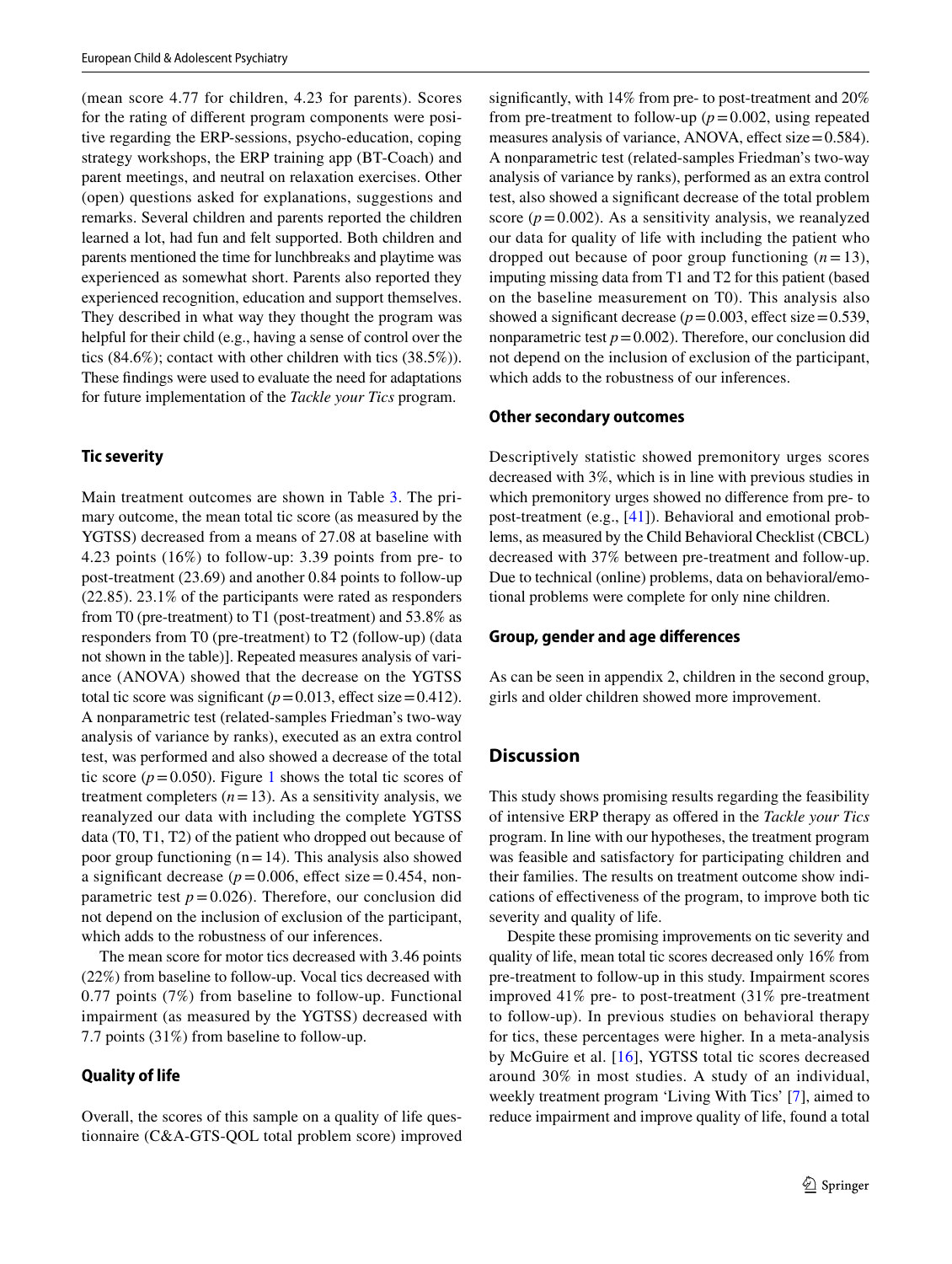|                                                                                                                                                                                    | 50    |           |                 |         | F              |                                |                                |                    | Ľ     |           |                 |                         |
|------------------------------------------------------------------------------------------------------------------------------------------------------------------------------------|-------|-----------|-----------------|---------|----------------|--------------------------------|--------------------------------|--------------------|-------|-----------|-----------------|-------------------------|
|                                                                                                                                                                                    | Mean  | Range     | $95\%$ CI       | GS      | Mean           | Range                          | $95\%$ CI                      | SD <sub>1</sub>    | Mean  | Range     | $95\%$ CI       | $\overline{\mathbf{S}}$ |
| (YGTSS total (motoric + vocal) tic score, $n = 13$ )<br>Total tic score                                                                                                            | 27.08 | $16 - 35$ | 23.12-31.04     | 6.551   | 23.69          | $8 - 35$                       | 18.69-28.69                    | 8.270              | 22.85 | $11 - 30$ | 19.33-26.36     | 5.814                   |
| $(YGTSS)$ total motor tic score, $n = 13$ )<br>Motor tics                                                                                                                          | 15.92 | $0 - 20$  | 13.85-17.99     | 3.427   | 13.46          | $0 - 20$                       | $10.40 - 16.52$                | 5.060              | 12.46 | $6 - 17$  | $7.14 - 13.63$  | 3.072                   |
| (YGTSS total vocal tic score, $n = 13$ )<br>Vocal tics                                                                                                                             | 11.15 | $0 - 19$  | 7.71-14.60      | 5.699   | 10.23          | $0 - 18$                       | 18.69-28.69                    | 5.703              | 10.38 | $0-19$    | 19.33-26.36     | 5.363                   |
| (YGTSS impairment score, $n = 13$ )<br>Impairment                                                                                                                                  | 24.62 | $10 - 40$ | $18.27 - 30.96$ | 10.500  | 14.62          | $0 - 30$                       | $7.81 - 21.42$                 | 11.266             | 16.92 | $0 - 40$  | $9.37 - 24.48$  | 12.506                  |
| (YGTSS global tic severity score, $n = 13$ )<br>Global tic severity                                                                                                                | 51.69 | $36 - 74$ | 44.19-59.19     | 12.412  | 38.31          | $18 - 65$                      | 28.69-47.93                    | 15.918             | 39.77 | $11 - 68$ | 30.29-49.24     | 15.680                  |
| $(C&A-GTS-QOL$ total problem score, $n=12$ )<br>Quality of life                                                                                                                    | 58.92 | $30 - 92$ | 45.08-72.75     | 21.78   | 50.42          | $28 - 88$                      | 38.59-62.25                    | 18.62              | 47.00 | $31 - 83$ | 35.24-58.76     | 18.51                   |
| (PUTS total score, $n = 12$ )<br>Premonitory urges                                                                                                                                 | 21.17 | $15 - 32$ | $18.20 - 24.13$ | 4.67    | 20.58          | $9 - 28$                       | 16.91-24.25                    | 5.78               | 20.58 | $11 - 31$ | 16.69-24.48     | 6.13                    |
| (CBCL total score, $n=9$ )<br>Behavioral problems                                                                                                                                  | 45.11 | $7 - 91$  | 23.09-67.13     | 28.6463 | 39.556         | $5 - 96$                       | 16.48-62.63                    | 30.0213            | 28.56 | $4 - 59$  | $12.20 - 44.91$ | 21.2786                 |
| Treatment satisfaction (children forms, $n = 13$ )<br>Treatment satisfaction (parent forms, $n = 13$ )                                                                             |       |           |                 |         | 3.943<br>3.916 | $2.48 - 4.64$<br>$3.27 - 4.91$ | $3.67 - 4.22$<br>$3.57 - 4.25$ | 0.55926<br>0.45628 |       |           |                 |                         |
| 95% C195% confidence interval for mean, YGTSS Yale Global Tic Severity Scale, PUTS Premonitory Urge for Tics Scale, C&A-GTS-QOL The Gilles De La Tourette Syndrome-Quality of Life |       |           |                 |         |                |                                |                                |                    |       |           |                 |                         |

s, Scale for Children and Adolescents, CBCL Children Behavior Checklist Scale for Children and Adolescents, *CBCL* Children Behavior Checklist

<span id="page-7-0"></span>**Table 3** Main treatment outcomes of treatment completers on T0 (pre-treatment), T1 (post-treatment) and T2 (2 months follow-up) (complete cases)

Table 3 Main treatment outcomes of treatment completers on T0 (pre-treatment), T1 (post-treatment) and T2 (2 months follow-up) (complete cases)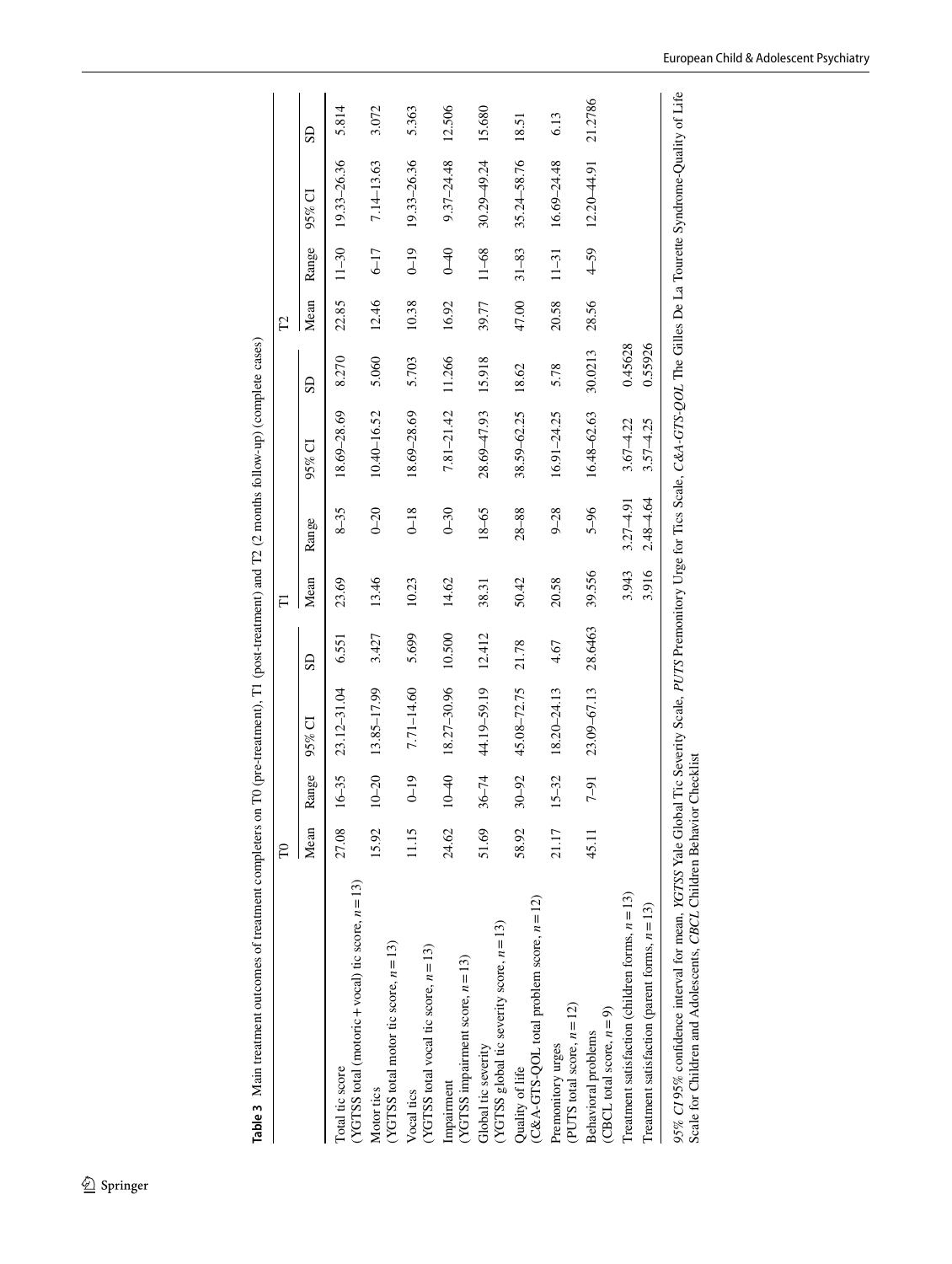<span id="page-8-0"></span>**Fig. 1** Box and whisker plot of total tic scores of treatment completers  $(n=13)$  on the YGTSS at pre-treatment (T0), post-treatment (T1), and follow-up (T2). The dots show individual scores, the vertical lines (whiskers) show the ranges of scores, and the boxes show the frst quartile to the third quartile with a line through the center at the median



tic reduction of 30% and a reduction of 70% in impairment score (as measured by the YGTSS).

Improvement of quality of life (13% measured by the PedsQL, Pediatric Quality of Life Inventory) was comparable with the results of our *Tackle your Tics* study (14% pre- to post-treatment, 20% to follow-up).

There are several explanations for these fndings. First, Blount et al. [[20\]](#page-12-1) suggested that patients who receive intensive treatment may not have the opportunity to practice their newly acquired skills within their normal environment until after treatment is complete. Possibly, children in our *Tackle your Tics* study did improve quickly but did fewer exercises during and after the treatment period. Since post-treatment measurements were performed a week after the last treatment day (to be able to measure the last week's tic severity by the YGTSS), these improvements may not (yet) have been generalized to the home environment. We expected that children and parents would have more time and motivation to practice at home between post-treatment measurement and follow-up. At follow-up, only seven children (54%) reported that they continued doing ERP exercises after the treatment days on a regular basis. Of these children, 6 were responders with over 25% total tic reduction from pre-treatment to follow-up. The low rate of children who reported to have practiced at home can be explained by the following possibilities: (1) parents did receive education about the therapy but no hands-on training; therefore, parents may not have helped their children sufficiently with the exercises;  $(2)$  children learned to accept their tics in the coping strategy workshops,

which may have reduced the need to exercise and reduce their tics. In a get together meeting with participating parents and children (after completion of all treatments and measurements), several parents reported their children felt no necessity or obligation towards a therapist anymore, after the treatment was fnished. Based on this feedback and the fndings from the treatment satisfaction questionnaire, we recommend to add the following elements in future use of the *Tackle your Tics* program: (1) parent involvement during therapy sessions, to train parents how to help their children during home exercises, and (2) an extra booster afternoon after 1 month, to keep the children motivated to practice at home. Finally, some parents and children stated they now felt more in control of tics and did not feel the necessity to continue exercising all the time, since they now know how to reduce tics in time of stress and when they wanted to.

However, previous studies [\[16](#page-11-14), [22\]](#page-12-3) found that intensive individual treatment lead to improvement comparable to care as usual (weekly individual therapy sessions). In studies on intensive behavioral therapies for children with anxiety disorders or OCD, it has been suggested that condensing the spacing of sessions can optimize conditions for reducing symptoms, by maximizing (extinction) learning by massed practice, increased family's attention on treatment, faster reduction of functional impairment and better therapists' monitoring of adherence [\[24](#page-12-4), [26,](#page-12-6) [43\]](#page-12-22). The intensive format also facilitates patients to dedicate time specifcally to detecting urges and tics and implement their treatment exercises without the distractions of day-to-day life [[44\]](#page-12-23). Our clinical impression of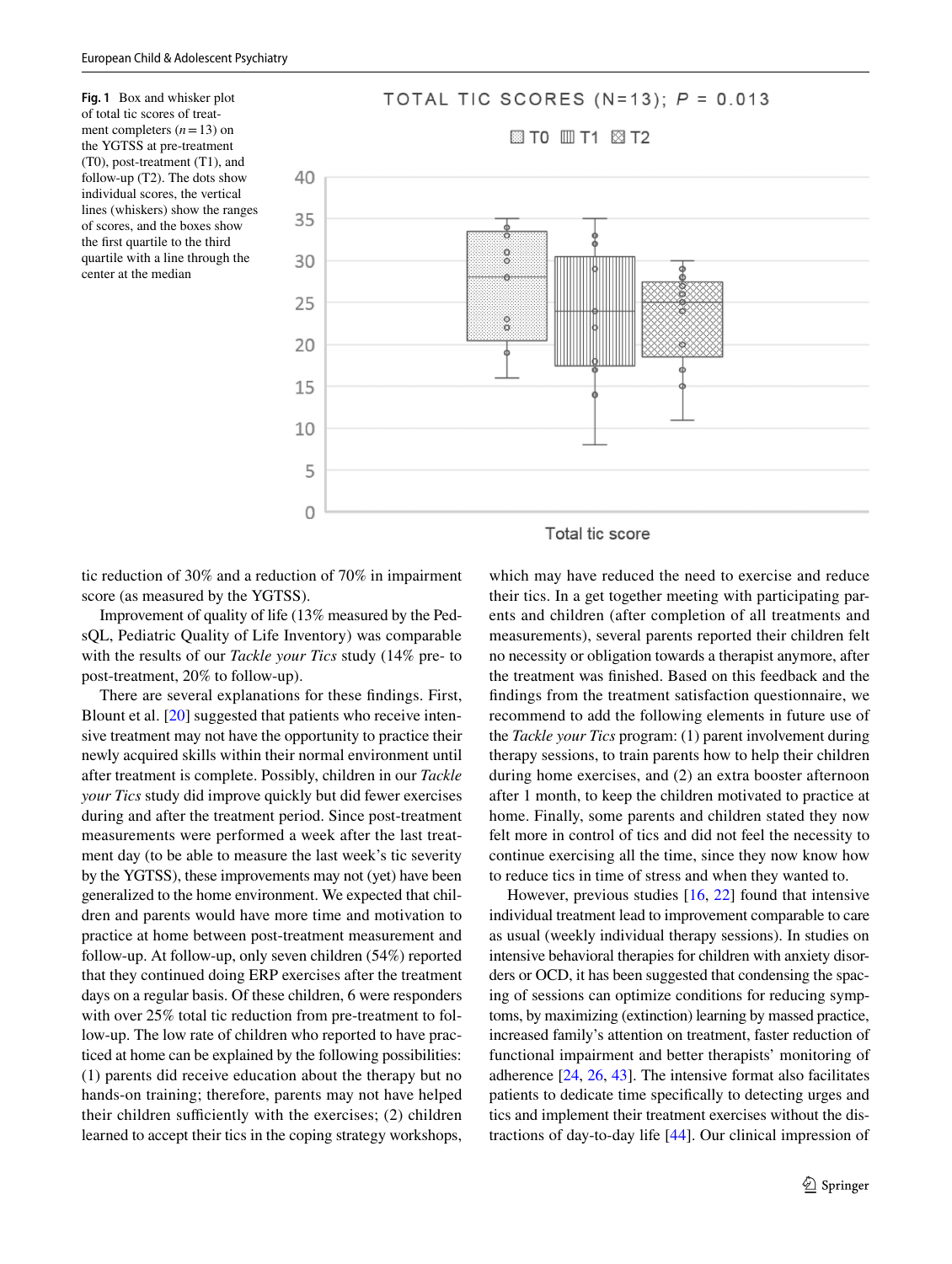the team was that progress in therapy sessions seemed to be achieved very quickly in both groups, although not formally measured with (intermediate) measurements during therapy. After the frst day, several disturbing tics (e.g. eye rolling, face rubbing) were already tackled in some children. On day 3, children went outside of the treatment center (e.g., riding a bike, being among other people, playing games) with the therapists to learn to generalize their newly learned skills. The small decrease in vocal tics (7%) may be explained by the fact that therapists focused on the tics that were most present and distressing to the child. These tics were mostly motoric tics that impaired concentration and activities or were painful.

Second, the group setting may have infuenced the treatment outcome. The therapy sessions were partly in small groups of 2 or 3 children, who may have had less individual practice while supporting other children. Nissen et al. [[41\]](#page-12-21) compared behavioral treatments for tics (habit reversal training and ERP) in a group setting to individual training, and found no signifcant diferences in total tic scores, but individual training showed signifcantly greater reduction in the functional impairment score and negative thoughts and interpretations of their tics. They suggest that in an individual setting, the interaction between therapist and the child is more direct, and the therapist is able to focus more intensely on a particular child's resources and difficulties. Also, group processes may have infuenced the treatment outcome. As can be seen in Table [2,](#page-5-0) the children with comorbid ASD and anxiety disorders were mainly in the same group (group 2,  $N=8$ ). Our clinical impression was that this group provided a safe and quiet environment, in which children may have benefted more from the program than children in the first group (group  $1, N=6$ ). In group 1, ADHD symptoms were more prominent (50%) and the group—although smaller—was described by the therapists and patient representatives as more restless (although group dynamics were also positive and supportive). Appendix 2 shows that treatment outcomes of group 2 improved more, which may be an indication of difference in the group participants. However, previous studies [[27,](#page-12-7) [41,](#page-12-21) [45\]](#page-12-24) suggest that group therapy for children with tics appeared feasible and has comparable treatment outcomes as individual therapy. Being around other children with tics did not increase tic expression. Moreover, benefts of group-based treatment studies have been reported: reducing waiting lists, increasing the cost-efectiveness and providing peer support and a safe space for sharing experiences (S. Zimmerman et al. Comprehensive Behavioral Intervention for Tics vs Psychoeducational-Supportive treatments in group setting for children with chronic tic disorders: A randomized controlled trial. Oral presentation at the European Conference on Tourette Syndrome and Tic Disorders 2018).

Both parents and children reported a wide range of scores (1–5) in the treatment satisfaction forms on the question "Have

your/your child's tics been reduced?" at post-treatment. One parent and one child did not experience any reduction. Interestingly, parents and children responded positively on the question: "How helpful was this therapy week for you/your child's problems?" Most of them mentioned that having a sense of control over the tics and to be able to suppress them temporarily, was helpful (84.6%) which was also found in the study of Nissen et al. [[41](#page-12-21)] in group settings as well as individual settings. Also, many parents reported that the contact with other children with tics and being not the only one with tics, was helpful (38.5%).

This study is, to our knowledge, the frst study worldwide into a brief, intensive group-based exposure therapy for children with chronic tic disorders. Considering the promising outcomes, we recommend to study the effectiveness in larger trials. If this type of treatment is shown efective, this program can offer several benefits. It can expand the access to behavioral treatment for children and adults living in diferent areas, without local specialized therapist trained in treatment of tics. Families fnd it easier to travel for a consecutive series of days (or possibly stay overnight) than to travel for a longer period for weekly individual sessions. Furthermore, an advantage is that brief intensive therapy can bring improvements in daily functioning in a much shorter time period, so that children can beneft earlier. In this shorter period of time, diferent supporting components can be offered simultaneously, among which coping strategy workshops and parent meetings organized by the patient organization. The treatment program offers opportunities to educate behavioral therapists in exposure and response prevention therapy for tics. When future research shows which children beneft most from this intensive group-based format and for which children individual care as usual in 12 weekly sessions is recommended, this knowledge will offer opportunities to personalize treatment advice in the future.

#### **Strengths and limitations**

Although our results are promising, we have to keep in mind several limitations of this study. The sample size was small  $(N=14)$  with no control group for the natural course of tics and other symptoms. An alternative would have been to assess a baseline phase and to compare the baseline phase with the treatment phase (e.g., Viefhaus et al. [\[46](#page-12-25)]). Since there was only one treatment condition, the YGTSS interview could not be rated blinded. No objective measurement of tic severity like video rating was used. Furthermore, the education level of the parents seems to be unrepresentative high may have had a positive infuence on the treatment outcomes.

Therefore, no frm conclusions about efectiveness of the *Tackle your Tics* program on tics and other symptoms can be drawn. The results of the ANOVAs and the non parametrical tests showed same results on the outcomes tic severity and quality of life (which can be considered as strengthening our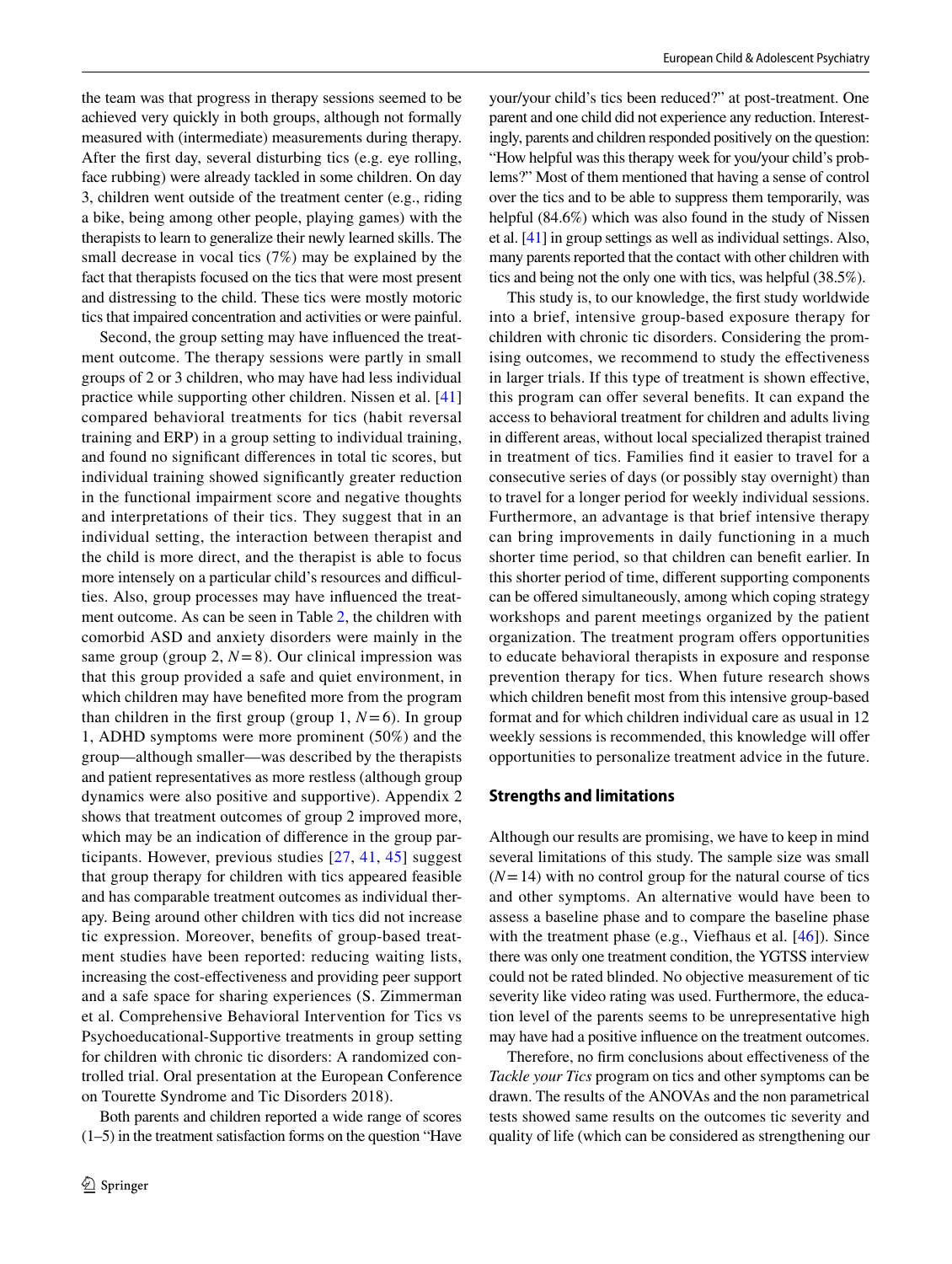conclusions), with one exception: after Bonferroni correction, the results on tic severity, with non parametrical testing, became non significant  $(p=0.050)$ . However, the Bonferroni correction can be considered as too conservative. Future studies with larger sample sizes, using a control group are needed.

# **Conclusion**

The present study provides frst insight in possibilities to offer a brief, intensive and comprehensive therapy group program. It suggests that *Tackle your Tics* is a feasible and promising program for children with chronic tic disorders, to improve both tic severity as well as quality of life.

**Acknowledgements** The authors thank Tourettes Action in the UK for their Research Grant Award in 2018, which funded this study, and also the participating children and families, clinicians, and volunteers of the patient organization (Dutch Tourette Association) for their contributions*.*

 **Author contributions** APH, CWJV, JMTMG, LPLB, DC, PJH, CH and EMWJU contributed to the design of the study. APH, LPLB and CH contributed to enrollment of participants and acquisition of data. APH, CH, PJH, KJK and EMWJU contributed to analysis of the data. APH, CH, KJK and EMWJU contributed to the interpretation of the results. APH drafted the article. All authors revised the article critically and approved the fnal version.

Funding This work was supported by Tourettes Action (Grant number 1003317) in the UK. All participating centers contributed fnancially by the hours of investment of the project members and further costs.

### **Compliance with ethical standards**

**Conflict of interest** CWJV and JMTMG developed and published the 'Tics' protocol and the training app BT-Coach, which are both being used in the program. On behalf of all authors, the corresponding author states that there is no confict of interest.

**Ethics approval** This study was performed conform the Declaration of Helsinki and approved by the medical ethical committee of the Amsterdam Medical Centre (METC nr NL66340.018.18) and all participating organizations.

**Informed consent** Oral and written information was given to parents and patients, and written consent from patients over 12 years and parents was received.

**Open Access** This article is licensed under a Creative Commons Attribution 4.0 International License, which permits use, sharing, adaptation, distribution and reproduction in any medium or format, as long as you give appropriate credit to the original author(s) and the source, provide a link to the Creative Commons licence, and indicate if changes were made. The images or other third party material in this article are included in the article's Creative Commons licence, unless indicated otherwise in a credit line to the material. If material is not included in the article's Creative Commons licence and your intended use is not permitted by statutory regulation or exceeds the permitted use, you will need to obtain permission directly from the copyright holder. To view a copy of this licence, visit http://creativecommons.org/licenses/by/4.0/.

# **Appendix 1**

See Table [4](#page-10-0).

<span id="page-10-0"></span>**Table 4** Treatment satisfaction scores on a  $1-5$  scale questionnaire  $(N=13)$ 

Mean Range SD Children questionnaire General questions (1–5 points scale): Q1: What did you think of the number of days?\*  $4.38$   $3-5$  0.961  $Q2:$  Was the training as you expected?  $3.92 \t 3-5 \t 0.760$  $Q3:$  Did you understand everything well?  $4.31 \t 3-5 \t 0.751$  $Q5:$  Have your tics been reduced?  $3.08 \t 1-5 \t 1.038$ Q10: What rating would you give the entire week?\*  $4.31 \t3-5$  0.630 Q11: Would you recommend this therapy week to other children with tics? 4.77 4–5 0.515 Parents questionnaire General questions (1–5 points scale): Q1: How helpful was this week for your child?  $4.23 \t 2-5 \t 1.013$  Q15: Was the therapy and the explanation you received about it well understood? 4.31 4–5 0.480 Q16: Have you received enough tools to help your child practice, even after the therapy? 3.77 3–4 0.439 Q21: Did this message (tics can be controlled but are not wrong) come across sufciently? 3.85 1–5 0.987 Q23: What did you think of the extent to which you were involved as a parent in the therapy week?\* 4.15 2–5 1.345 Q24: Are you satisfed with this form of treatment? 4.15 2–5 0.899 Q25: Would you recommend this intensive form to other parents of children with tics? 4.23 2–5 0.832

This table shows the answers on the general 5-point Likert scale questions  $(1 = \text{very negative/not helpful}]$  at all;  $5 = \text{very positive/helpful}$ 

\*Questions with other response categories that have been converted to a 5-point scale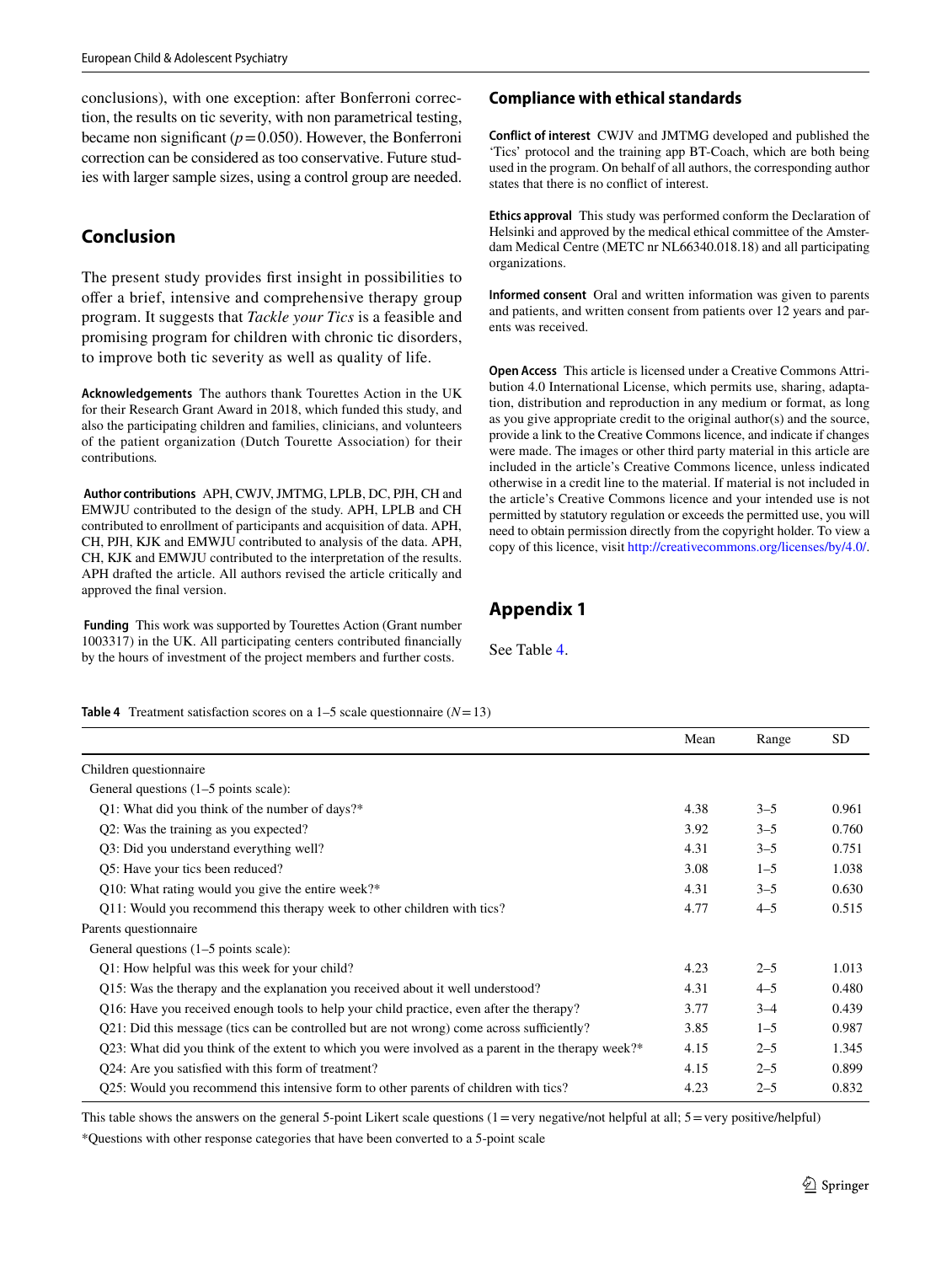## **Appendix 2**

See Table [5](#page-11-17).

<span id="page-11-17"></span>

|  |  |  |  | Table 5 Supplemental data: group, gender and age differences |
|--|--|--|--|--------------------------------------------------------------|
|--|--|--|--|--------------------------------------------------------------|

| Group                                                             | T <sub>0</sub>      |                    | T1       |           | T2       |           |
|-------------------------------------------------------------------|---------------------|--------------------|----------|-----------|----------|-----------|
|                                                                   | Group 1<br>$(N=6)$  | Group 2<br>$(N=8)$ | Group 1  | Group 2   | Group 1  | Group 2   |
| Tic severity (mean YGTSS total tic score, $n = 13$ )              | 28.00               | 27.25              | 24.83    | 22.75     | 23.67    | 22.25     |
| Quality of life (mean C&A-GTS-QOL total problem score, $n = 12$ ) | 58.50               | 56.88              | 58.50    | 46.38     | 55.00    | 42.38     |
| Gender                                                            | Male<br>$(N=10)$    | Female<br>$(N=4)$  | Male     | Female    | Male     | Female    |
| Tic severity (mean YGTSS total tic score, $n = 13$ )              | 25.78               | 30.00              | 23.78    | 23.50     | 22.11    | 24.50     |
| Quality of life (mean C&A-GTS-QOL total problem score, $n = 12$ ) | 55.22               | 66.50              | 50.75    | 49.75     | 46.44    | 49.00     |
| Age                                                               | $9 - 11$<br>$(N=9)$ | $12-14(N=5)$       | $9 - 11$ | $12 - 14$ | $9 - 11$ | $12 - 14$ |
| Tic severity (mean YGTSS total tic score, $n = 13$ )              | 25.33               | 31.00              | 24.33    | 22.25     | 22.67    | 23.25     |
| Quality of life (mean C&A-GTS-QOL total problem score, $n = 12$ ) | 55.78               | 65.25              | 50.63    | 50.00     | 46.44    | 49.00     |

*YGTSS* Yale Global Tic Severity Scale, *C&A-GTS-QOL* The Gilles De La Tourette Syndrome-Quality of Life Scale for Children and Adolescents

### **References**

- <span id="page-11-0"></span>1. Hirschtritt ME, Lee PC, Pauls DL et al (2015) Lifetime prevalence, age of risk, and genetic relationships of comorbid psychiatric disorders in tourette syndrome. JAMA Psychiatry 72:325–333. https://doi.org/10.1001/jamapsychiatry.2014.2650
- <span id="page-11-1"></span>2. Knight T, Steeves T, Day L et al (2012) Prevalence of tic disorders: a systematic review and meta-analysis. Pediatr Neurol 47:77–90. https://doi.org/10.1016/J.PEDIATRNEUROL.2012.05.002
- <span id="page-11-2"></span>Robertson MM (2008) The prevalence and epidemiology of Gilles de la Tourette syndrome: part 1: the epidemiological and prevalence studies. J Psychosom Res 65:461–472. https://doi. org/10.1016/J.JPSYCHORES.2008.03.006
- <span id="page-11-3"></span>4. Conelea CA, Woods DW, Zinner SH et al (2013) The impact of Tourette syndrome in adults: results from the Tourette syndrome impact survey. Community Ment Health J 49:110–120. https://doi. org/10.1007/s10597-011-9465-y
- <span id="page-11-5"></span>5. Storch EA, Lack CW, Simons LE et al (2007) A measure of functional impairment in youth with Tourette's syndrome. J Pediatr Psychol 32:950–959. https://doi.org/10.1093/jpepsy/jsm034
- 6. Cutler D, Murphy T, Gilmour J, Heyman I (2009) The quality of life of young people with Tourette syndrome. Child Care Health Dev 35:496–504. https://doi.org/10.1111/j.1365-2214.2009.00983 .x
- <span id="page-11-4"></span>7. McGuire JF, Arnold E, Park JM et al (2015) Living with tics: reduced impairment and improved quality of life for youth with chronic tic disorders. Psychiatry Res 225:571–579. https://doi. org/10.1016/j.psychres.2014.11.045
- <span id="page-11-6"></span>8. Kraft JT, Dalsgaard S, Obel C et al (2012) Prevalence and clinical correlates of tic disorders in a community sample of schoolage children. Eur Child Adolesc Psychiatry 21:5–13. https://doi. org/10.1007/s00787-011-0223-z
- <span id="page-11-7"></span>9. McGuire JF, Hanks C, Lewin AB et al (2013) Social deficits in children with chronic tic disorders: phenomenology, clinical

correlates and quality of life. Compr Psychiatry 54:1023–1031. https://doi.org/10.1016/j.comppsych.2013.04.009

- <span id="page-11-8"></span>10. Pérez-Vigil A, De La Cruz LF, Brander G et al (2018) Association of Tourette syndrome and chronic tic disorders with objective indicators of educational attainment: a population-based sibling comparison study. JAMA Neurol 75:1098–1105. https ://doi.org/10.1001/jamaneurol.2018.1194
- <span id="page-11-9"></span>11. Cath DC, Hedderly T, Ludolph AG et al (2011) European clinical guidelines for Tourette syndrome and other tic disorders. Part I: assessment. Eur Child Adolesc Psychiatry 20:155–171. https://doi.org/10.1007/s00787-011-0164-6
- <span id="page-11-10"></span>12. Fernández de la Cruz L, Rydell M, Runeson B et al (2017) Suicide in Tourette's and chronic tic disorders. Biol Psychiatry 82:111– 118. https://doi.org/10.1016/J.BIOPSYCH.2016.08.023
- <span id="page-11-11"></span>13. Eddy CM, Cavanna AE, Gulisano M et al (2011) Clinical correlates of quality of life in Tourette syndrome. Mov Disord 26:735– 738. https://doi.org/10.1002/mds.23434
- <span id="page-11-12"></span>14. European Tourette Syndrome Research Survey 2017–18. https:// www.tourettes-action.org.uk/news-294-european-tourette-syndr ome-research-survey-2017-18.html. Accessed 28 Jul 2019
- <span id="page-11-13"></span>15. Verdellen C, van de Griendt J, Hartmann A, Murphy T (2011) European clinical guidelines for Tourette Syndrome and other tic disorders. Part III: behavioural and psychosocial interventions. Eur Child Adolesc Psychiatry 20:197–207. https://doi. org/10.1007/s00787-011-0167-3
- <span id="page-11-14"></span>16. McGuire JF, Piacentini J, Brennan EA et al (2014) A meta-analysis of behavior therapy for Tourette Syndrome. J Psychiatr Res 50:106–112. https://doi.org/10.1016/j.jpsychires.2013.12.009
- <span id="page-11-15"></span>17. Verdellen CWJ, Keijsers GPJ, Cath DC, Hoogduin CAL (2004) Exposure with response prevention versus habit reversal in Tourettes's syndrome: a controlled study. Behav Res Ther 42:501– 511. https://doi.org/10.1016/S0005-7967(03)00154-2
- <span id="page-11-16"></span>18. Van de Griendt JMTM, Verdellen CWJ, van Dijk MK, Verbraak MJPM (2013) Behavioural treatment of tics: habit reversal and